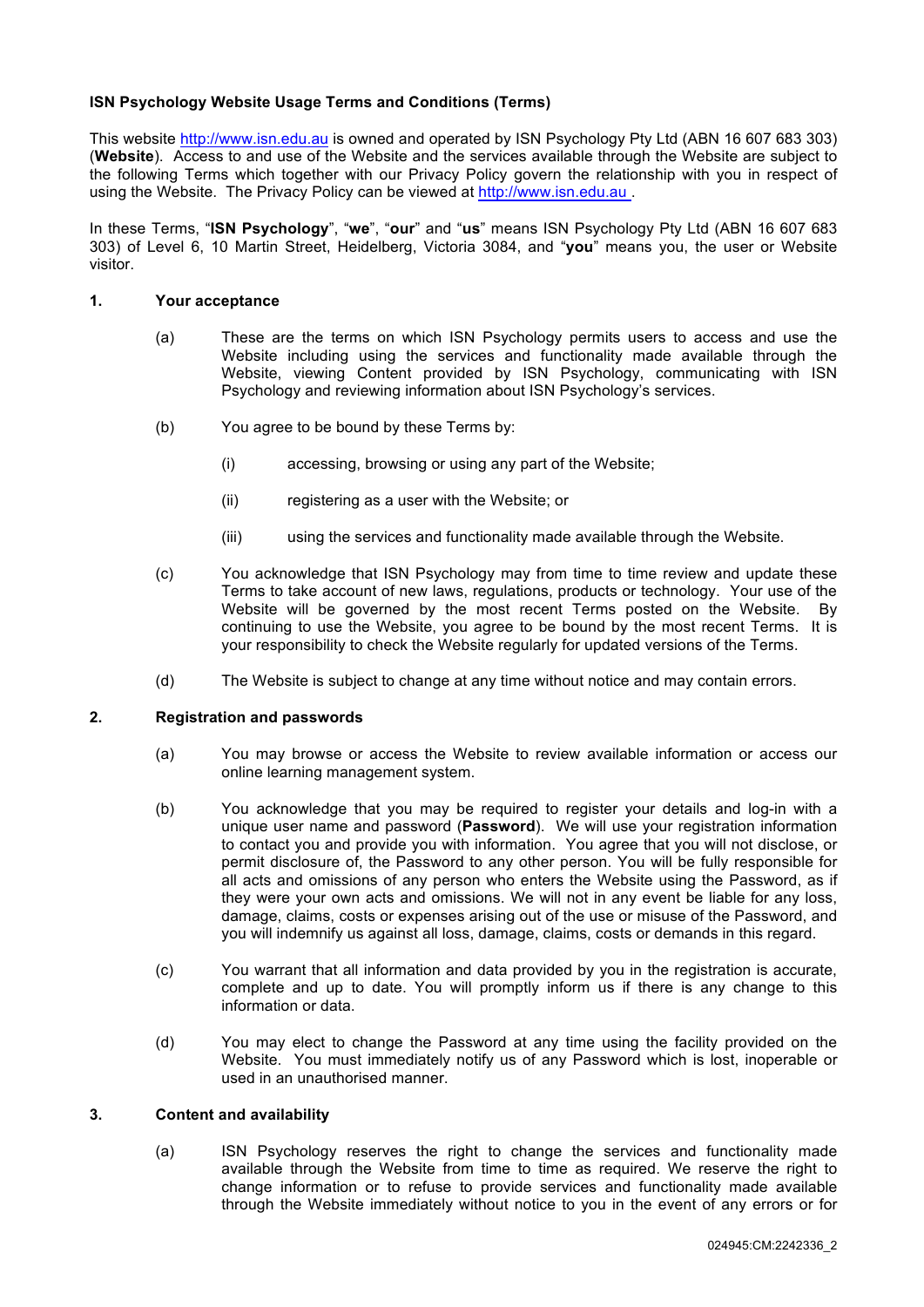any other reason. Whilst every effort is made to ensure the information provided on the Website is current, we have no responsibility or liability for any errors contained in the information.

- (b) ISN Psychology has the right, but not the obligation, to monitor any information, course content, comment, content, communication, advice, text, or other material (**Content**) made available or posted on the Website. ISN Psychology reserves the right, in its absolute discretion, to block, modify or remove any Content contained on the Website without notice, and will not be liable in any way for possible consequences of such actions.
- (c) The Content on the Website is for information purposes only. ISN Psychology does not warrant or make any representations as to any third party services described or referred to on the Website. Any use of ISN Psychology materials or information by another person or organisation is at the user's own risk.
- (d) The Content on this Website is obtained and developed from a variety of sources including collaborations with third parties and information provided by third parties under licence. Inclusion of Content on this Website is not an endorsement of any organisation, product or service.
- (e) You agree that you are solely responsible for reviewing any courses promoted on the Website to confirm the course's suitability to your needs, including the content of the course and any qualifications attained for completing the course.
- (f) You agree you are solely responsible for any content that you communicate or otherwise provide over the Website. You warrant and represent that any content that you communicate or otherwise provide will not violate these Terms or the Privacy Policy.
- (g) If you have a complaint regarding any Content, ISN Psychology's sole obligation will be to review any written complaint notified to it and, if it sees fit, in its sole discretion, to modify or remove the particular Content.

## **4. Links**

- (a) The Website may contain links to other websites. ISN Psychology provides those links as a ready reference for searching the internet and not as an endorsement of those web sites, their operators or the goods, services or content that they describe.
- (b) Other web sites which are linked to the Website are not covered by these Terms, and may have their own terms and conditions and privacy policy. If you choose to access these linked sites, you do so at your own risk. ISN Psychology is not responsible for and will not be liable in respect of the content or operation of those web sites or any of the goods, services or content that they describe. ISN Psychology is not responsible for and will not be liable in respect of any incorrect link to an external web site.
- (c) You are not permitted to frame or link the Website without ISN Psychology's express written permission.

## **5. Access and communication**

- (a) Subject to the consumer guarantees provided for in consumer protection legislation (including the Australian Consumer Law), ISN Psychology does not warrant that you will have continuous access to the Website. ISN Psychology will not be liable in the event that the Website is unavailable to you due to computer downtime attributable to malfunctions, upgrades, preventative or remedial maintenance activities or interruption in telecommunications supply.
- (b) ISN Psychology does not guarantee the delivery of communications over the internet as such communications rely on third party service providers. Electronic communication (including electronic mail) is vulnerable to interception by third parties and ISN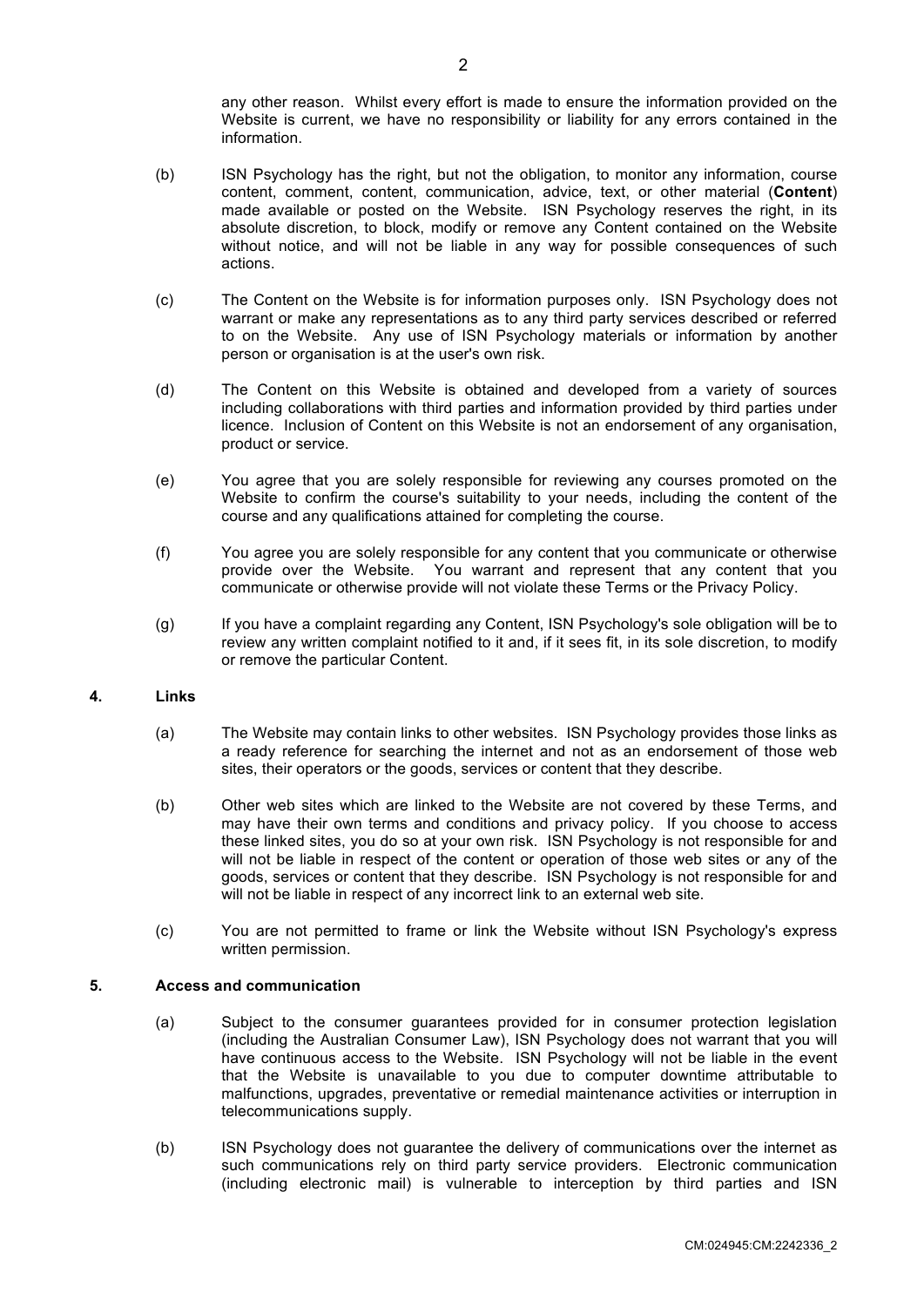Psychology does not guarantee the security or confidentiality of these communications or the security of the Website.

- (c) ISN Psychology does not provide, and has no control over, communications, networks or services, the internet or other technology required or used across the Website and accepts no responsibility for any direct or indirect loss in any form associated with them, whether due to congestion, technical malfunction, viruses or otherwise.
- (d) Details contained on the Website relating to information and services have been prepared in accordance with Australian law and may not satisfy the laws of another country. ISN Psychology does not warrant that the information or services available on this Website, or the Website and its Content, comply with the laws of any other country. It is your responsibility to determine whether the information or services comply with the laws of your jurisdiction.
- (e) If you access and use this Website or its content from outside Australia, you do so at your own risk.

## **6. Privacy**

Any personal information submitted by you to ISN Psychology is subject to and will be handled in accordance with ISN Psychology's privacy policy (**Privacy Policy**). The Privacy Policy forms part of these Terms and is available at http://www.isn.edu.au. You agree that, by using the Website or communicating with ISN Psychology, you have read the Privacy Policy, understood its contents and consented to its requirements.

### **7. Intellectual property**

- (a) All intellectual property rights, including copyright and patents, in the Website, ISN Psychology's information and services, and all components of them are owned or licensed by ISN Psychology or any of its related entities. Except as permitted under the Copyright Act 1968 or other applicable laws, you must not copy, modify or transmit any part of the Website or the Content by any process or otherwise exploit the information on the Website for any commercial purpose without our specific written consent.
- (b) The Website contains trademarks, logos, service names and trade names of ISN Psychology or third parties which may be registered or otherwise protected by law. You are not permitted to use any trademarks, logos, service names or trade names appearing on the Website.

### **8. Website licence and use**

ISN Psychology grants you a non-exclusive and non-transferable licence to use the Website for your own personal use subject to the restrictions specified in clause 9. You may not download (other than page caching) or modify the Website or any portion of the Website. Any Content that you post on the Website or otherwise provide or communicate to ISN Psychology will be treated as non-confidential and non-proprietary information.

#### **9. Prohibited uses**

- (a) In using the Website you must not:
	- (i) engage in any commercial activity including marketing, advertising or commercial promotion of goods or services, collecting and using any of the information for the benefit of merchants, data mining, using robots or other data collection methods;
	- (ii) impersonate or falsely claim to represent a person or organisation;
	- (iii) defame, abuse, stalk, harass, threaten or otherwise violate the legal rights of others, including without limitation, rights relating to privacy and publicity;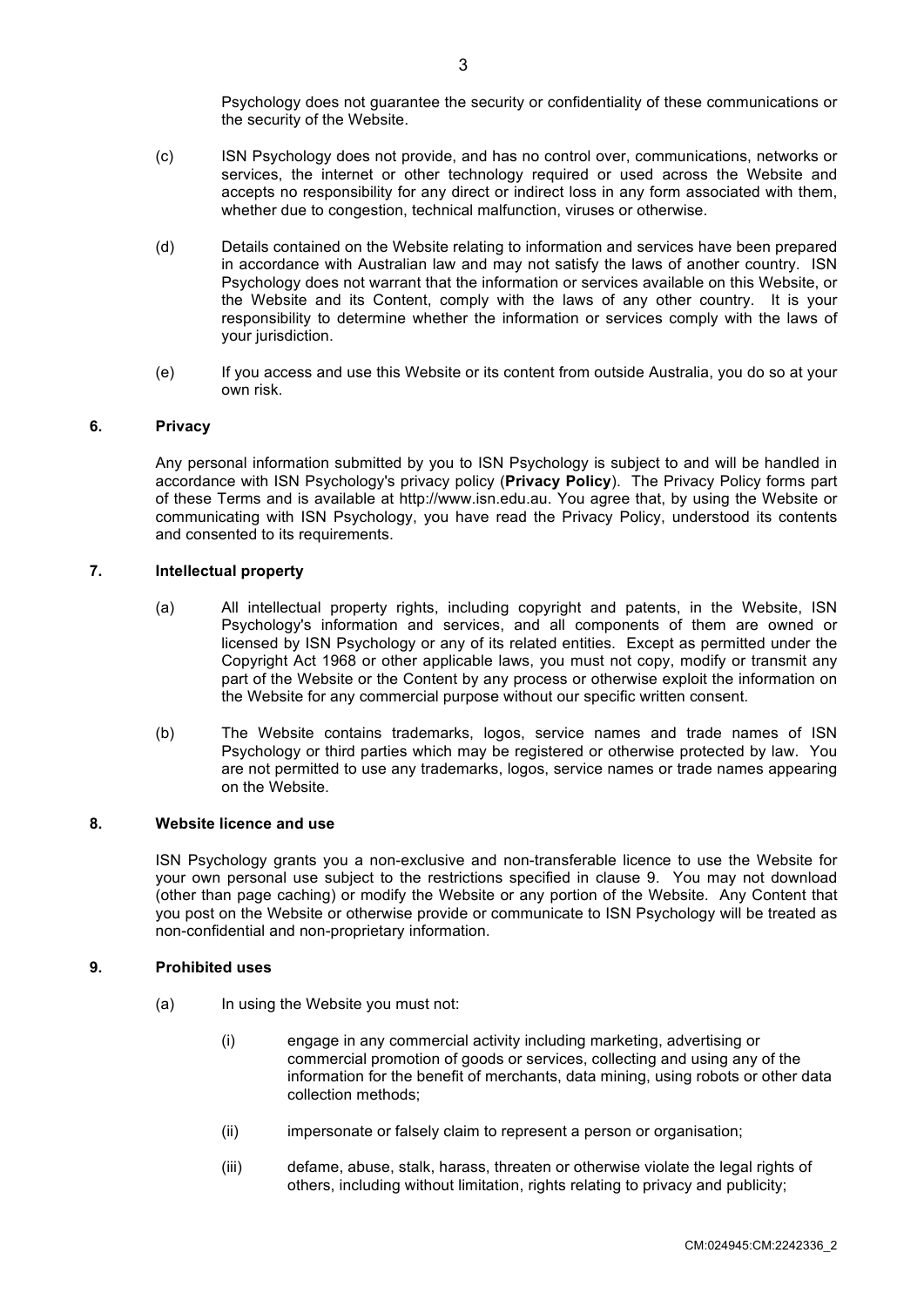- (iv) post, link to, or otherwise communicate or distribute any inappropriate, profane, defamatory, infringing, obscene, indecent or unlawful material or information, or otherwise use the Website in a manner which is unlawful or would infringe the rights of another person including any intellectual property rights; or
- (v) post, link to, or otherwise distribute any information, material or item which contains a virus, trojan horse, worm or other harmful or disruptive component.
- (b) Unauthorised use of the Website may give rise to a claim for damages and/or may result in legal proceedings being taken against you.
- (c) ISN Psychology provides no warranties and cannot guarantee that any file, program, access or use of the Website is free from viruses, malware or other harmful technology or material which could damage or infect your data, hardware, software or other equipment. By accessing and using the Website you assume all risk in this regard and you release ISN Psychology from all applicable liability and responsibility.

## **10. Termination of your access to the Website**

ISN Psychology may at any time immediately terminate your access (including restricting access) to the Website or any feature of the Website for any reason (including due to your breach or alleged breach of these Terms) in its sole discretion and without prior notice. Any indemnities given by you and any limitations of our liability survive such termination.

### **11. Disclaimer of warranties and limitation of liability**

- (a) To the full extent permitted by law, ISN Psychology excludes all warranties, whether express or implied, including any warranties or representations concerning availability of the Website, quality, completeness, accuracy, suitability, acceptability or fitness for purpose in relation to the Website, the Content, the conduct of any users, all links to or from the Website and the services advertised or accessible on the Website.
- (b) Subject to the consumer guarantees provided for in consumer protection legislation (including the Australian Consumer Law), ISN Psychology excludes all liability for any loss, damage, claim, cost or expense whatsoever arising out of or in connection with these Terms, the Website, the Content, all links to or from the Website or with the services advertised, accessible or sold on the Website.
- (c) Notwithstanding anything in this clause 11, in the event that ISN Psychology is liable for a breach of these Terms, the maximum extent of ISN Psychology's liability is limited at its sole and absolute discretion to either supplying the services again or the payment of the cost of having the services supplied again.

# **12. Indemnity**

You agree to fully indemnify ISN Psychology, its directors, officers, directors, employees, consultants, agents and affiliates in respect of all loss, damage, costs, expenses (including legal fees on a full indemnity basis), fines, penalties, claims, demands and proceedings howsoever arising, whether at common law (including negligence) or under statute, in connection with any of the following:

- (a) any breach of these Terms by you;
- (b) your access or use of the Website; or
- (c) your communications with ISN Psychology.

#### **13. Jurisdiction and law**

These Terms are governed by and must be construed in accordance with the laws of the State of Victoria, Australia.